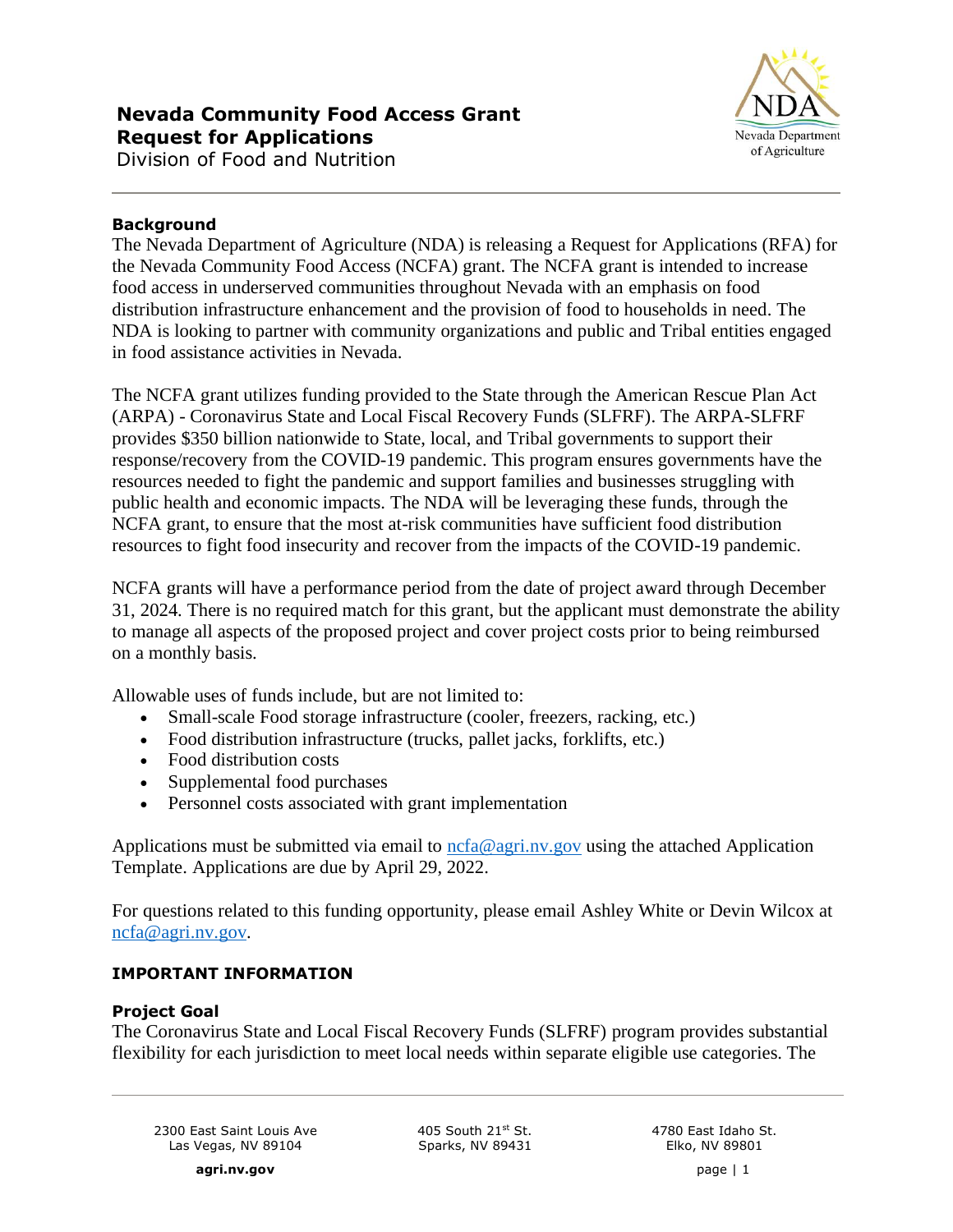eligible use category this funding covers is to provide support to COVID-19 public health and economic response by addressing COVID-19 and its impact to public health, as well as addressing economic harms to households, small businesses, nonprofits, impacted industries, and the public sector. Each category includes assistance from "impacted" and "disproportionately impacted" classes: impacted classes experienced the general, broad-based impacts of the pandemic, while disproportionately impacted classes faced meaningfully more severe impacts, often due to preexisting disparities.

The goal of the NCFA grant is to increase food access in rural, Tribal, and underserved urban communities in Nevada. Successful projects would develop new community food distribution resources in underserved communities. Grantees will be required to develop a means for identifying individuals in need, though there will be no state-wide income threshold for individuals receiving food through this grant. The NDA will determine what constitutes an underserved community using available poverty, food insecurity, and Feeding America's Map the Gap data, and any other pertinent indicators.

### **Timeline**

April 1, 2022 – Request for Applications released by the NDA April 29, 2022 – Full Application due to the NDA by 5:00 pm PDT May 2-6, 2022 – Applications reviewed and scored by NDA staff May 9-13, 2022 – Successful applicants notified, subgrants awarded June 2022 – Anticipated award start date

# **Application Due Date**

April 29, 2022, by 5:00 p.m. PDT

### **Funding Available**

\$500,000. The maximum award amount for a single grantee will be \$100,000 and the minimum award amount will be \$10,000. These thresholds were established to ensure that a projects are funded in multiple underserved communities.

### **Eligibility**

Any non-profit organization or public entity that can meet the objectives of the grant described in Section II below is eligible to apply.

### **Contact**

Ashley White, Program Officer, [ncfa@agri.nv.gov](mailto:ncfa@agri.nv.gov)

### **SECTION I**

### **DESIRED OUTCOMES**

The goal of the NCFA grant is to increase food access in rural, Tribal, and underserved urban communities in Nevada. The impact targets listed below were developed using the cost-toindividuals-served ratios from the 2020 NV CARES Community Food Response grants. The proportion of grant funds targeted to infrastructure and food purchases described below may be subject to change depending on the type and nature of project applications received. Successful applicants for funding will clearly articulate how proposed projects and actions will contribute to the desired outcomes.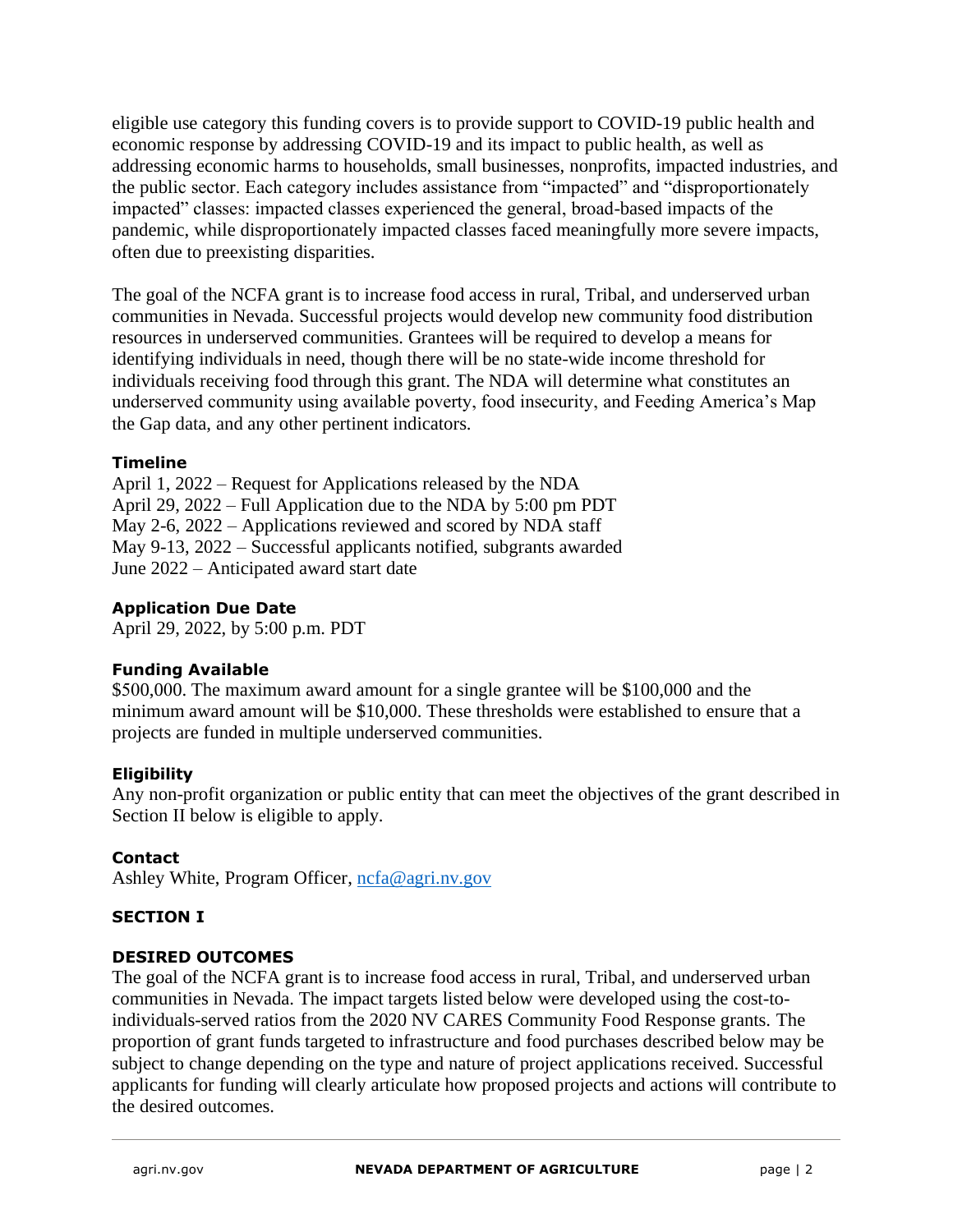### **Rural and Tribal Nevada**

Per the 2021 US Census, rural and Tribal Nevada make up less than 20% of the state's population. These communities face unique food access challenges, including long distances to food assistance sources and a less robust food storage and distribution infrastructure than Nevada's urban areas. This grant aims to target \$235,000 to address food access in rural and Tribal Nevada:

- \$117,500 to enhance food storage and distribution infrastructure
- \$117,500 to support additional food purchases

The targeted outcome will be to increase food access for 10,000 individuals in rural and Tribal Nevada through both infrastructure development and the more immediate provision of food.

# **Underserved Urban Communities**

Even though the urban areas of Las Vegas, Reno/Sparks, and Carson City have numerous sources of food assistance, certain communities still face geographic and transportation barriers. This grant aims to target \$265,000 to address food access in underserved urban communities:

- \$145,000 to address food distribution infrastructure, including home deliveries
- \$120,000 to support additional food purchases

The targeted outcome will be to increase food access for 25,000 individuals in urban Nevada through both infrastructure development, the provision of food, and home delivery of food to vulnerable populations.

### **SECTION II: GRANT INFORMATION**

### **Project Structure**

Funds from this grant award must be used to support approved project goals. Grant awards may be used to fund a variety of different projects and activities, including:

- Small scale food storage infrastructure (cooler, freezers, racking, etc.)
- Food distribution infrastructure (trucks, pallet jacks, forklifts, etc.)
- Food distribution costs
- Supplemental food purchases
- Personnel costs associated with grant implementation

### **Eligibility Information**

Current Nevada non-profit organizations and public entities are eligible to apply. Applicants should have maintained an established operation for two years involving the provision of food and/or social services as an integral part of the organization's activities. Applicants with less than two years of operation can apply but may be subject to a pre-award review. Organizations and public entities will need to self-certify that they have not received ARPA funds for similar activities or purchases.

The NDA's website will contain information regarding the RFA. It is the responsibility of each applicant to monitor the NDA website and comply with any instructions or requirements relating to the RFA. Agencies awarded funds through this grant must have or obtain a computer that meets the following minimum specifications for the purpose of receiving electronic program and fiscal information.

• Internet access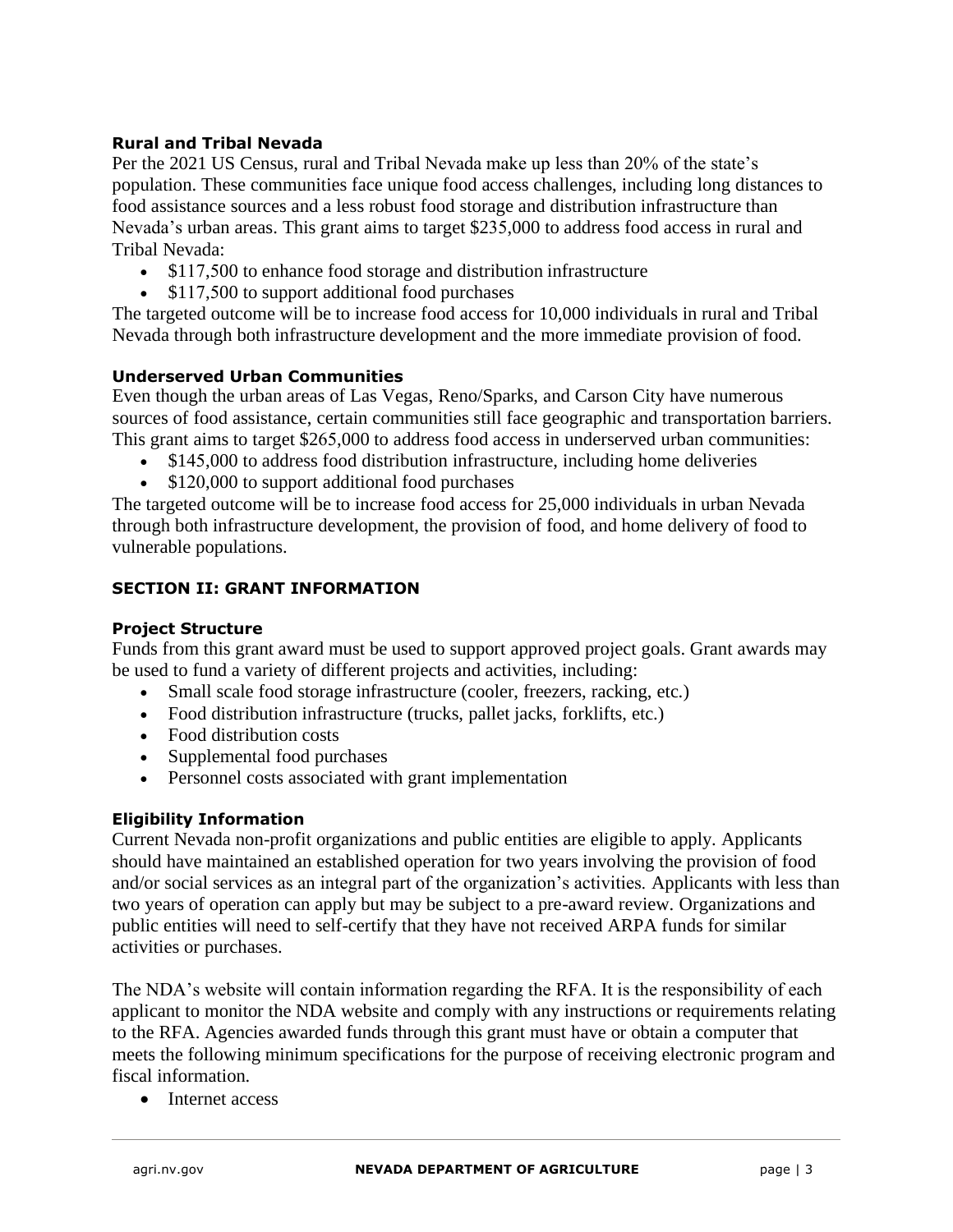- Email capability
- Microsoft Excel
- Microsoft Word
- Adobe Reader

### **Allowable Uses of Funding**

Payments to the selected grantees may not exceed approved expenditures. Isolation and documentation of all expenditures for these grant funds is required. Expenditures shall be recorded in all the grantees records in such a manner as to establish an audit trail for future verification of appropriate use of funds. Below is a list of allowable administrative expenditures.

- Personnel
- Travel
- Supplies
- Contracts
- Equipment
- Food Purchases
- Indirect Costs

### **Unallowable Uses of Funds**

While recipients have considerable flexibility to use funds to address the diverse needs of their communities, some restrictions apply. NCFA grant funds may not be used to:

- Offset a reduction in net tax revenue
- Direct deposits into a pension fund (excluding routine indirect cost allocations)
- Service debt or replenish financial reserves
- Satisfy settlements and/or judgments

### **SECTION III: AWARD INFORMATION**

#### **Award Process**

The NDA will award funds based on an application evaluation. The NDA may request additional information through clarifying questions after receiving applications and prior to award.

#### **Award Amounts**

Maximum award amount of \$100,000.00 and minimum award amount of \$10,000 for each grantee.

#### **Spending Timeframes**

The term of the grant will be from the date of project award through December 31, 2024.

### **SECTION IV: APPLICATION PROCESS AND SUBMISSION INFORMATION**

Applications must be received on or before 5:00 pm PDT on April 29, 2022. The NDA will only accept applications via email and will not accept applications submitted by mail, in-person, on disk, flash drive or by fax. Email completed applications to [ncfa@agri.nv.gov.](mailto:ncfa@agri.nv.gov)

#### **Format Requirements**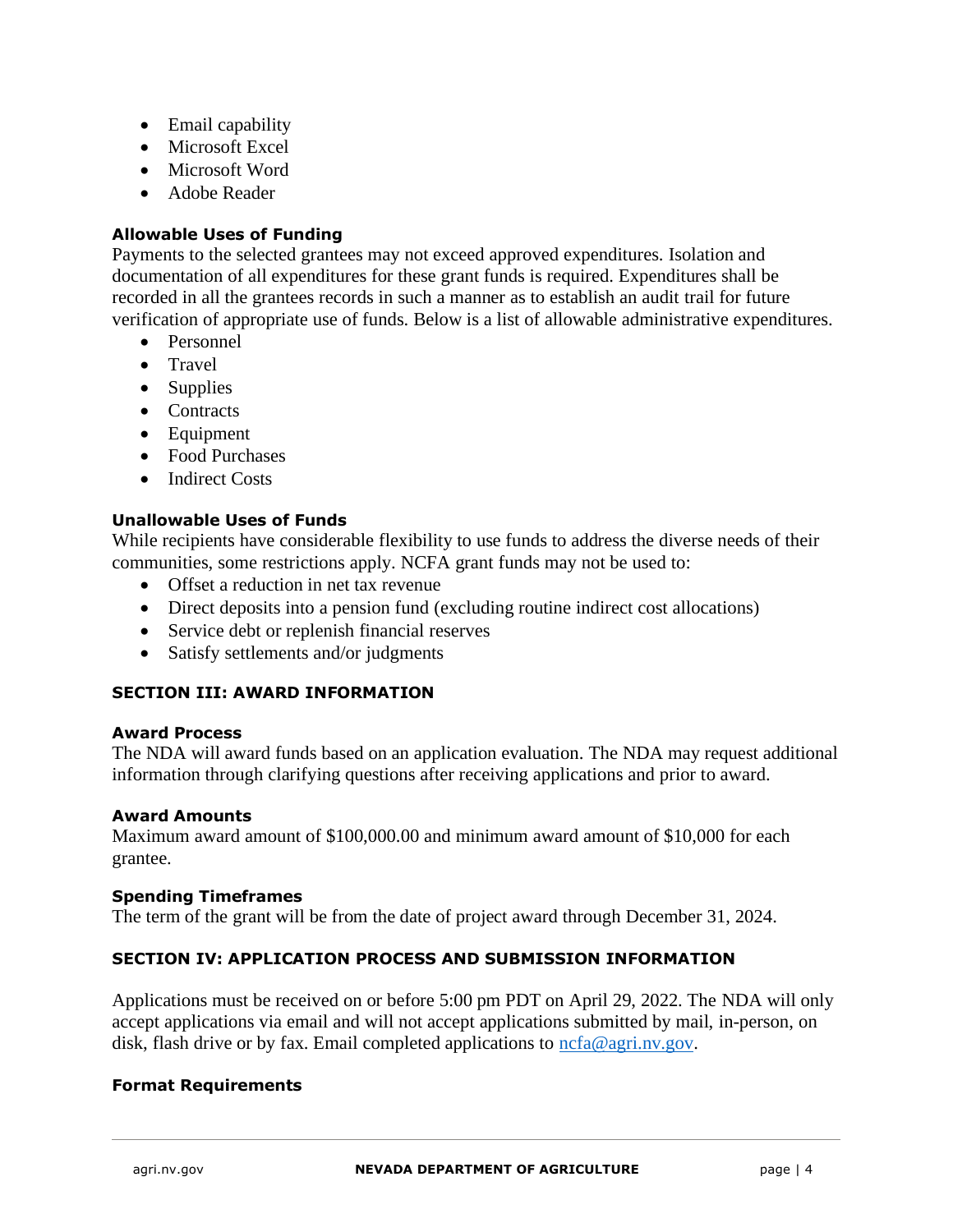- The application must be submitted using the Nevada Community Food Access Grant Application Template provided. Applicants must submit one clearly identified, signed application. Signatures may be either digital or clearly signed in blue ink.
- Applications submitted in a format other than in the manner prescribed in this announcement will not be considered for funding.
	- 1. Applicant Information Required
		- a. Organization name
		- b. Full mailing and physical addresses
		- c. State Vendor ID Number
		- d. Name of contact person and title
		- e. Email
		- f. Phone number
	- 2. Organization/Background
		- a. Eligibility Requirements
		- b. Experience/Services Provided
		- c. Food Assistance Experience
	- 3. Project Description
		- a. The project title, requested dollar amount, and location of project implementation
		- b. Project type and target audience
			- i. If a pilot, describe how this project is innovative.
			- ii. If a scale-up, describe how this project has been successful in the past.
			- iii. If this is an extension, describe how this project has been successful in the past, why you're extending the project into this region, and how the project will be modified to meet the needs of this region.
		- c. Brief summary of project
		- d. Project impact (measurable goals and expected results or outcomes)
	- 4. Budget Narrative
		- a. The budget narrative must demonstrate a clear and strong relationship between (1) the project's expenses, (2) the project's goals and activities, and (3) the targeted outcome. The budget narrative should be detailed, cost efficient, and should align with the project's goals.
		- b. The narrative should focus on explaining expenses, not simply listing or summarizing them. From the budget narrative, the reviewer should be able to assess how the budget expenditures relate directly to the targeted outcome and how the successful project will reach those outcomes.
	- 5. Audit Submission Requirements

All organizations applying for state funds must submit one (1) copy of their most recent audited financial statements as part of the application. The NDA will use the audit to ascertain the fiscal viability of applicants. The audited financial statements should be included as Appendix A: Audited Financial Statements. The audited financial statements only need to be submitted one time. While the audit will not be scored as part of the review, the NDA reserves the right to use information in the audit to assist in the final recommendation for funding. Applicants are expected to demonstrate, through their audits, a strong financial position and an ability to obtain funding outside of the public sector. Units of government (such as cities and counties, schools, health departments, etc.) do not need to submit an audit.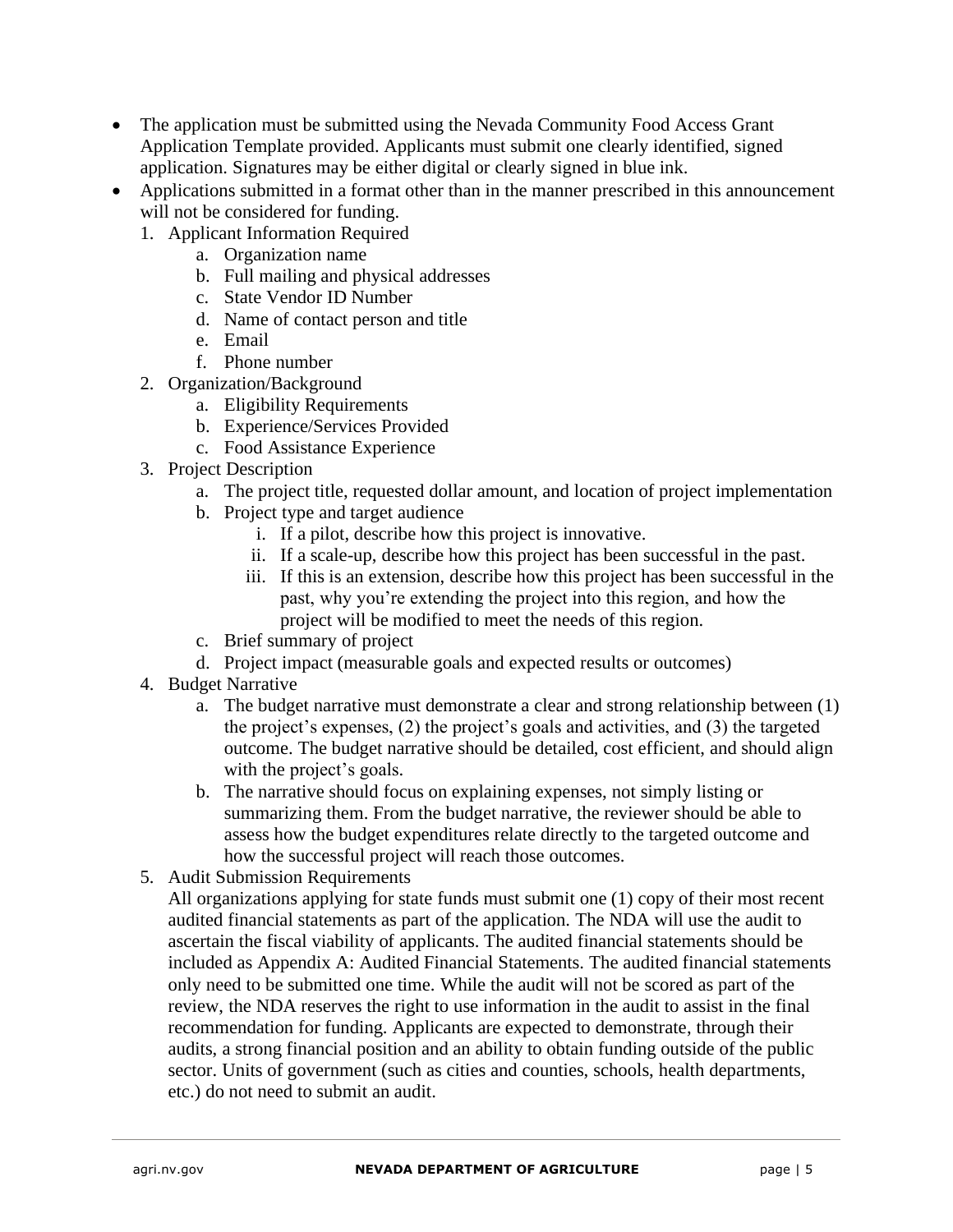### **Grant review and selection process**

A comprehensive, well-written application provides all the information necessary for a complete evaluation. The review committee will use the criteria summarized above to evaluate applications. A complete application will include the four (4) components listed below, along with the audit submission requirement, and will be scored as follows:

- 1. Applicant Information; Pass/Fail
- 2. Organization/Background
	- a. Eligibility Requirements; 5 points possible
	- b. Experience/Services Provided; 10 points possible
	- c. Food Management; 5 points possible
- 3. Project Description
	- a. Project title, requested dollar amount, and location of project implementation; 10 points possible
	- b. Brief summary of project; 30 points possible
	- c. Project type and target audience; 10 points possible
	- d. Anticipated Project Impact; 10 points possible
- 4. Budget Narrative
	- a. Budget Narrative; 20 points possible

### **SECTION V: AWARD ADMINISTRATION INFORMATION**

#### **Reimbursement**

The NCFA grant is a reimbursement grant; no funding will be provided as an advance. Grantees will be reimbursed for project costs through the submission of monthly reimbursement requests.

#### **Fiscal Responsibilities**

All recipients of funding are required to identify a fiscal agent if the grantee is not its own fiscal agent. All recipients of funding are required to establish and maintain accounting systems and financial records to accurately account for awarded funds. All grant awards are subject to audits during and within three years following the end of the grant award period.

#### **Reporting Requirements**

Grantees will be required to provide monthly reports on the number of individuals and households impacted by the project, the total pounds of food distributed if applicable, and the type and quantity of small-scale infrastructure and equipment purchased, if applicable. The required information being reported is required to be reported by the county or Tribal community the services took place in. The NDA will provide the monthly report template.

### **Additional Information**

Financial obligations of the State payable after the current fiscal year are contingent upon funds for that purpose being appropriated, budgeted, and otherwise made available. In the event funds are not appropriated, any resulting contracts (subgrant awards) will become null and void, without penalty to the State. All materials submitted regarding this application for NDA funds become the property of the State.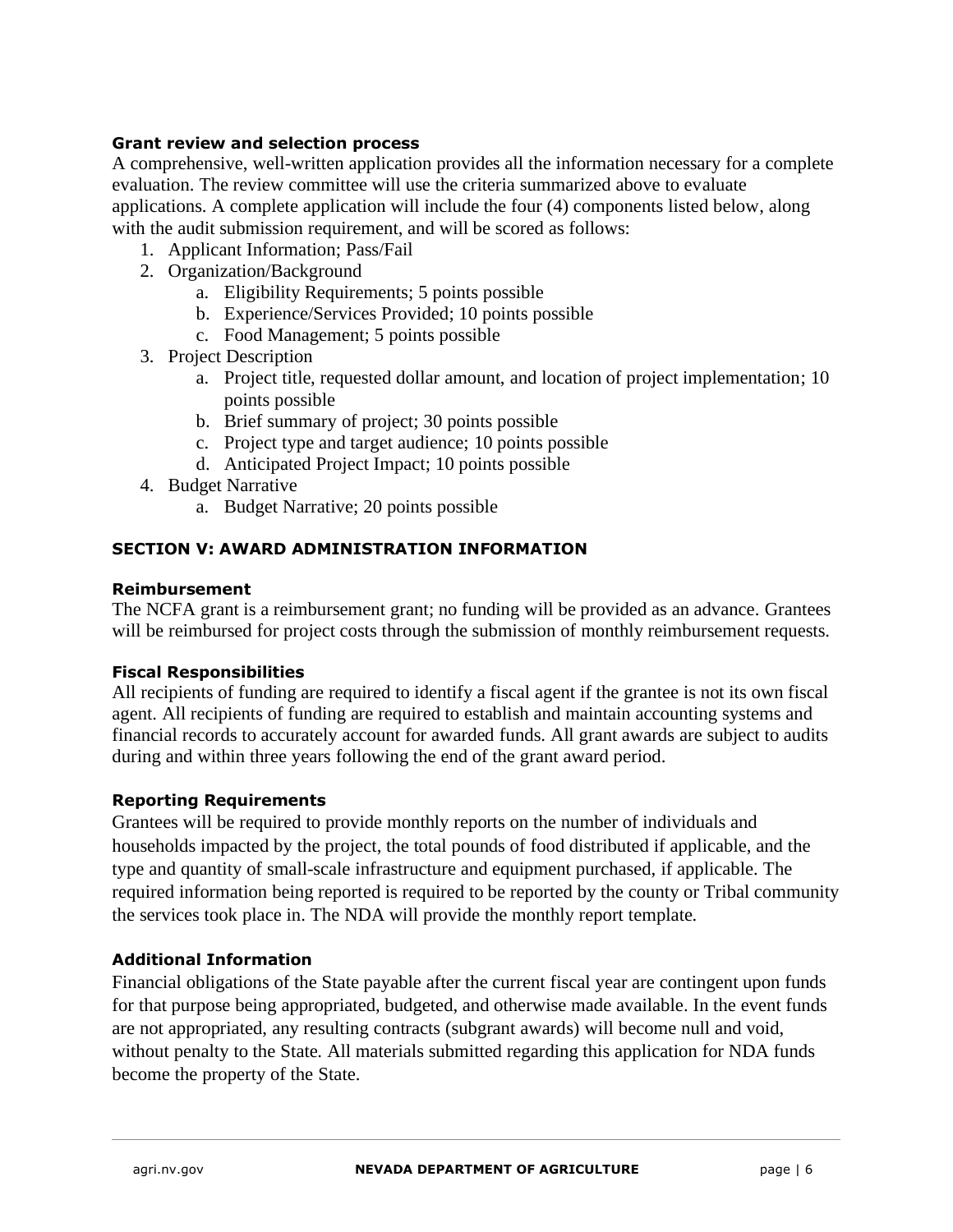### **SECTION VI: TERMS AND CONDITIONS**

### **Federal/State Suspension & Debarment**

Organizations or individuals that are suspended or debarred from any state or federal agency cannot apply for or be paid from NDA grants during the period of the suspension or debarment. In the event that an organization or individual is debarred, another entity from within the county, an adjoining county or regional provider can compete for the program dollars. As a result, the entity awarded the grant, cannot contract and/or hire the debarred agency in any capacity. Any expenditure charged to this grant for such individuals or agencies will be disallowed.

Applicants are required to disclose to the NDA if any of the following conditions apply to the agency or agency personnel:

- Applicant has been convicted of or had a civil judgment rendered against them within the three (3) year period preceding the application for NDA funding for any of the following:
	- o Fraud or a criminal offense in connection with obtaining, attempting to obtain, or performing a public transaction or contract under a public transaction.
	- o Violation of a federal or state antitrust statute.
	- o Embezzlement, theft, forgery, bribery, falsification or destruction of records, or false statements or receipt of stolen property.
- Applicant is presently indicted or otherwise criminally or civilly charged by a governmental entity (federal, state, or local) with the commission of any of the offenses enumerated above.
- Applicant has had any public transaction (federal, state, or local) terminated for cause or default within the three (3) year period preceding the application for NDA funding.

### **Fraud, Waste and Abuse**

Anyone who becomes aware of the existence (or apparent existence) of fraud, waste or abuse related to the sub grants or use of grant funds should immediately report this information to the NDA. Fraud, waste, and abuse include, but are not limited to, embezzlement, misuse or misappropriation of grant funds or property and false statements, whether by organizations or individuals. Examples:

- Theft of grant funds for personal use
- Using funds for non-grant related purposes
- Theft of federally owned property or property acquired or leased under a grant
- Charging inflated building rental fees for a building owned by the recipient
- Submitting false financial reports
- Submitting false financial data in bids submitted to the

# **NDA Conflict of Interest**

Grantee agencies shall avoid any action that might result in or create the appearance of:

- Giving preferential treatment to any person.
- Losing complete independence or impartiality.
- Adversely affecting the public confidence in the integrity of the program. No grantee agency employees may participate in the process of contracting or sub granting out funds if any real or apparent conflict of interest would be involved. Sub recipient employees are to neither solicit nor accept gratuities, favors or anything of value from contractors or parties to sub agreement.